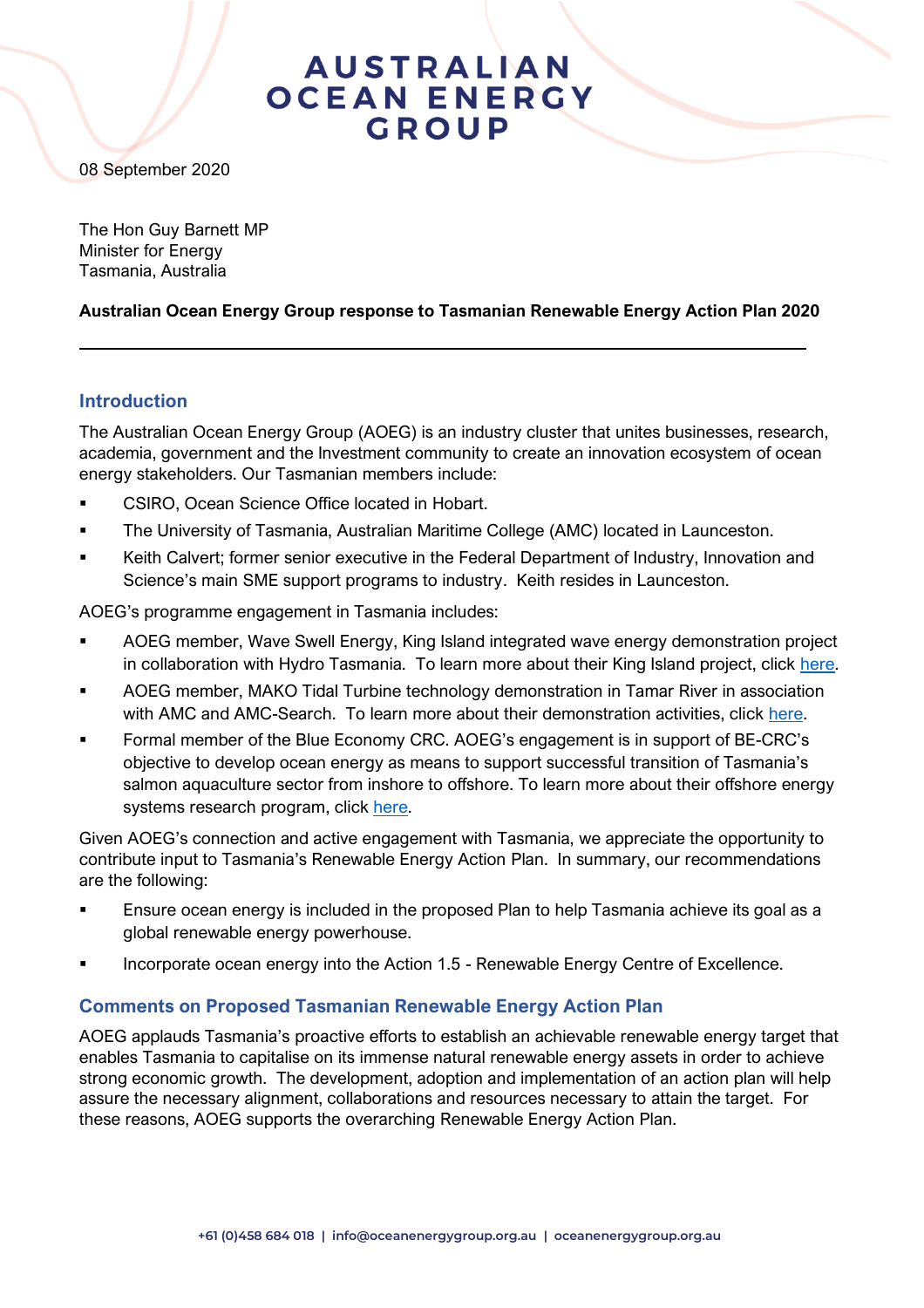However, while AOEG generally supports the Plan, we are concerned about the lack of inclusion of one of Tasmania's most abundant, powerful and perpetual sources of renewable energy -- ocean energy. Given the absence of ocean energy in the current draft Plan, AOEG provides the recommendations below.

### **Recommendations**

**Recommendation #1**. We believe ocean energy worthy of public support and inclusion in the Action Plan based on the massive wave and tidal resources in the State combined with a diversity of market opportunities that could lead to significant economic contributions to Tasmania.

### ▪ **Ocean Energy resources are Tasmania's most abundant source of renewable energy.**

Ocean energy refers to the massive energy which can be harnessed from ocean waves, tides, currents, and ocean temperature differentials. The natural movement of water within oceans creates a vast resource from which energy can be extracted and transformed into electricity and other useful purposes. The key advantages of ocean energy are consistency and predictability. This energy potential and benefits are multiplied when partnered with other major renewable sources, such as offshore wind, floating solar, battery storage or supporting additional energy production such as hydrogen.

Tasmania's wave and tidal resources are enormous. Based on research led by the University of Tasmania's Australian Maritime College (AMC)<sup>1</sup>, Banks Strait tidal energy resource alone has a total annual estimate of approximately 350 MW (3 TWh/yr; flux of 1650 W/m2, over a 10 km wide channel, 25 m deep). This provides a significant resource for either off-grid application to Flinders Island or to the NEM via mainland Tasmania. This single location is indicative of the extensive tidal resource throughout Tasmania.

Tasmania's wave resource is equally impressive! The wave energy resource off Tasmania's West Coast has one of the highest yearly wave energy density resources in the world at approximately 80-100kW/m along Tasmania's West Coast. The State's East Coast wave resource is estimated at approximately 10-50KW/m. In an annual projection, the wave energy estimate for Tasmania's West Coast alone is approximately 131,400GWh, while the Tasmanian annual demand for energy is approximately 10,000GWh. Harnessing just 10% of Tasmania's West Coast wave energy resource could deliver all of Tasmania's energy demand (approx. 13,000GWh per year)<sup>2</sup>.

#### **Jobs** and economic growth.

As the ocean energy sector matures throughout the life of the Renewable Energy Action Plan, a wide range of unique market opportunities will be established, leading to corresponding jobs and additional economic benefits to Tasmania. The following are a variety of markets to develop.

o **Remote communities and/or coastal based industries.** Integrated ocean Energy microgrids have the potential to reduce the transportation, storage and consumption of diesel as a source of energy supply for off-grid or end of grid coastal communities.

<sup>&</sup>lt;sup>1</sup> Australian Tidal Energy Project, <u>AUSTEn</u>, is a \$5.85 million, three-year project to map Australia's tidal energy resource in detail and assess its economic feasibility. The project is led by the Australian Maritime College, University of Tasmania.

<sup>&</sup>lt;sup>2</sup> Data from ARENA-supported Wave Energy Resource Atlas. [http://www.nationalmap.gov.au/renewables.](http://www.nationalmap.gov.au/renewables) Mark Hemer, CSIRO Oceans and Atmosphere, 19 August 2020.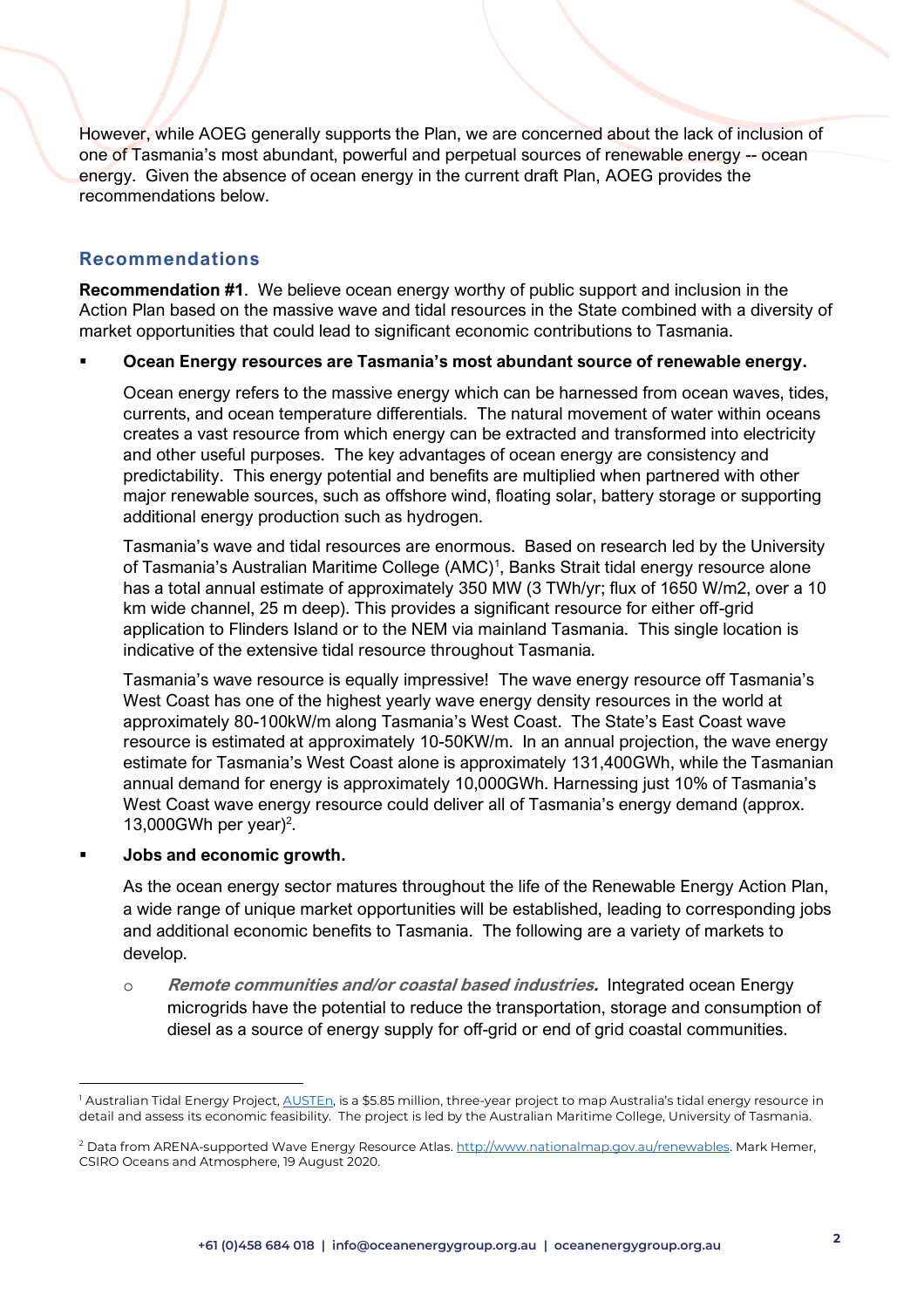Integrated ocean energy systems can also provide additional complementary and ancillary benefits, such as providing electricity for specialised operations, such as desalination, waste-water treatment or niche power supply for coastal-based industrial operations. The addition of ocean renewable systems to produce green hydrogen could be a significant contributor to helping Tasmania achieve its production and export goals for hydrogen.

o **Aquaculture/sustainable food production**. The Blue Economy CRC's program to power offshore aquaculture operations includes the integration of ocean energy as a critical source of energy. In order for near-shore aquaculture systems to successfully move offshore while maintaining economically viable operations, they will require reliable perpetual supply of electricity without an electricity cable from shore.

Electricity produced from renewable ocean energy technologies, along with other sources of renewable energy, is the key to the future success of an economically viable offshore aquaculture operations.

- o **Offshore communications.** An expansive network of underwater communications infrastructure plays a critical role in global data transmission, such as submarine cables. Ocean energy could provide necessary electricity to power sensors attached to submarine cables that could provide climate change monitoring and/or early disaster warning systems.
- o **Offshore data centres.** The explosion of cloud computing and internet-based content has created significant growth and evolution in the build-out of server centres. These servers have a tremendous electricity demand. As the costs and reliability of ocean energy technologies continue to improve, they have the potential to provide local, renewable power to shoreside centres or sea-based data centres where cooling loads can be reduced.
- o **Coastal monitoring, safety and navigation.** An extensive amount of ocean-based equipment is located at sea to support everything from weather forecasting, navigation aids, wide area search and protection and many other scientific, government and operational support needs. Every piece of equipment requires energy to support data transmission and other communication and operational requirements. Ocean energy can serve as the source of electricity.
- o **Ports and harbour infrastructure.** Certain wave and tidal technologies are being designed to operate in shallow waters and which may be attached to existing infrastructure, such as piers, docks, pilings, etc. These technologies have the potential to provide supplemental electricity to power niche operations at ports, harbours and/or marinas, such as lighting, sensors or electricity to ships. The structures also have the ability to act as a form of coastal protection, reducing the impact on the coastline of extreme weather events. In some cases, multiple units can be placed in such a way as to act as a harbour breakwater in their own right.
- o **National security and defence.** Effective national defence requires surveillance at both on land at sea. Renewable ocean energy has the potential to provide perpetual energy at sea for a variety of defence applications.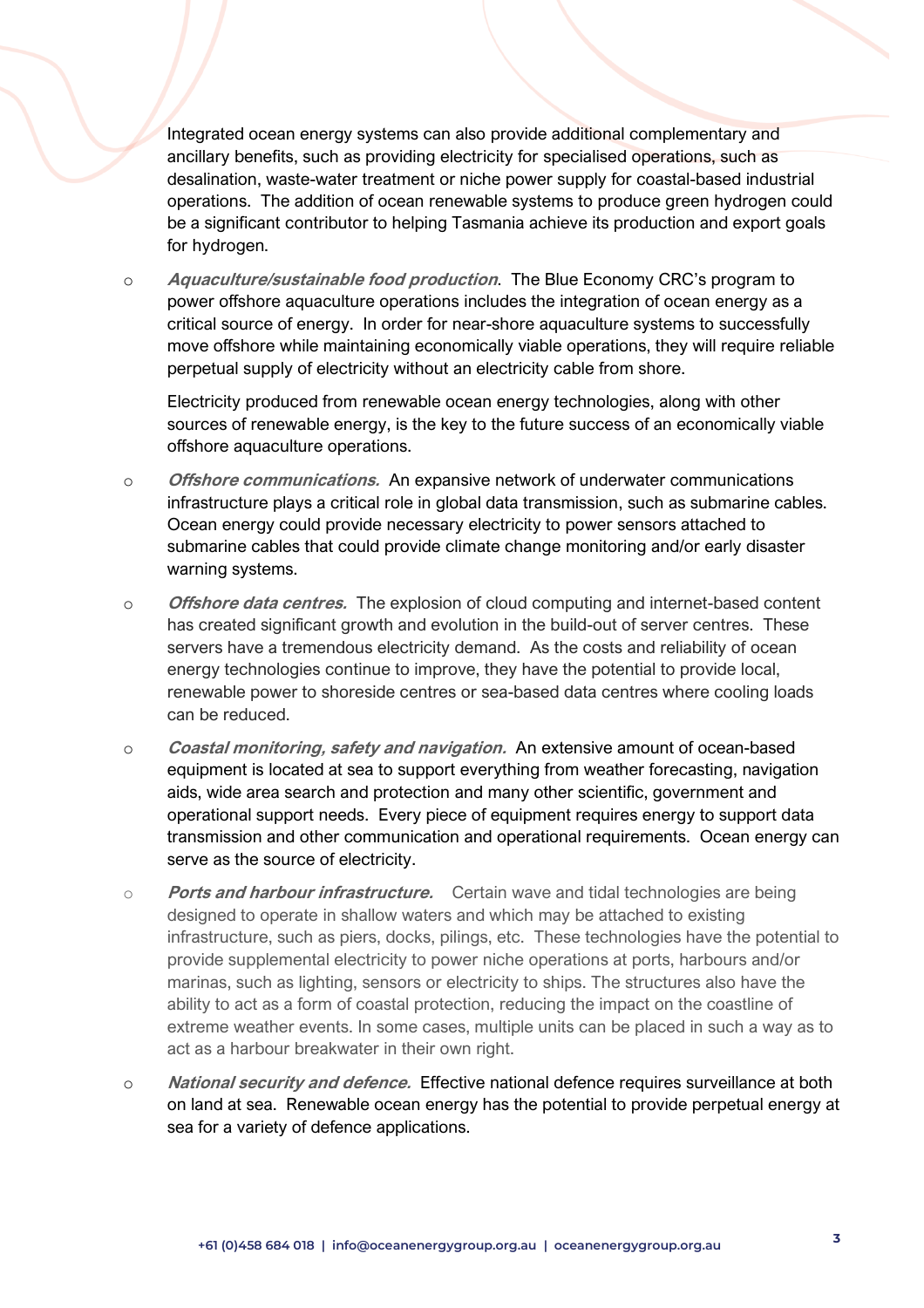Examples of these applications include establishing virtual borders where devices with active and passive target detection would be able to identify and deter coastal encroachment from targets such as submarines and unmanned underwater vehicles. Ocean energy could also provide energy to power critical communications such as potential threats via satellite communications or provide operational surface vessel tracking capabilities to prevent attacks.

o **Marine transportation.** Similar to providing energy to storage systems, ocean energy could provide energy to charging stations for electric boats, especially in off-grid locations.

Given the above range of potential markets for ocean energy, it is important to acknowledge that a 'one-size-fits-all' wave or tidal device is unlikely to serve these various market applications. Instead, diverse types of tidal and wave technologies are in development to effectively align with varying applications. In addition to the direct economic benefit of the generation and sale of electricity within each market sector, additional economic benefits will occur from the diversification of the supply chain (e.g., new skills, manufacturing needs, shoreside infrastructure, etc.) and the communities where these markets are implemented.

**Recommendation #2:** Incorporate ocean energy into the Action 1.5 - Renewable Energy Hub Centre of Excellence.

A key objective of the Tasmanian Renewable Energy Action Plan is to investigate establishment of a Renewable Energy Centre of Excellence creating an integrated industry, government and academic Centre. There are three key reason why renewable ocean energy should be included in the feasibility analysis for the Centre.

- 1. Given AOEG's established participation in the Blue Economy CRC Offshore Renewable Energy Systems Program, it is a natural connection to include ocean energy, especially to research and demonstrate the production of low-cost, clean energy through integration of ocean energy with other renewable sources, such as offshore wind, floating solar, hydrogen production, etc.
- 2. Recommendation #1 above identified a variety of unique market opportunities for ocean energy that could generate significant economic benefits if a commitment to Tasmania's ocean energy sector is realised. The Renewable Energy Centre of Excellence could play a crucial role in helping generate a market-pull from these opportunities. It would accomplish this through demonstration of energy systems aligned with the different markets. Demonstration of such systems could occur through physical establishment of an operating integrated renewable energy microgrid to showcase how various forms of renewable energy can deliver energy solutions to end-users, such as ocean energy combined with solar, battery storage, hydrogen production and offshore wind.
- 3. An economically viable industry sector requires well-trained, skilled workforce. The proposed Centre of Excellence provides an excellent opportunity to serve as place for skill development specific to integrated renewable ocean energy systems.

The economic benefits could be fully realised if training and skills development extends to building supply chain and focusing on creating energy resilient communities.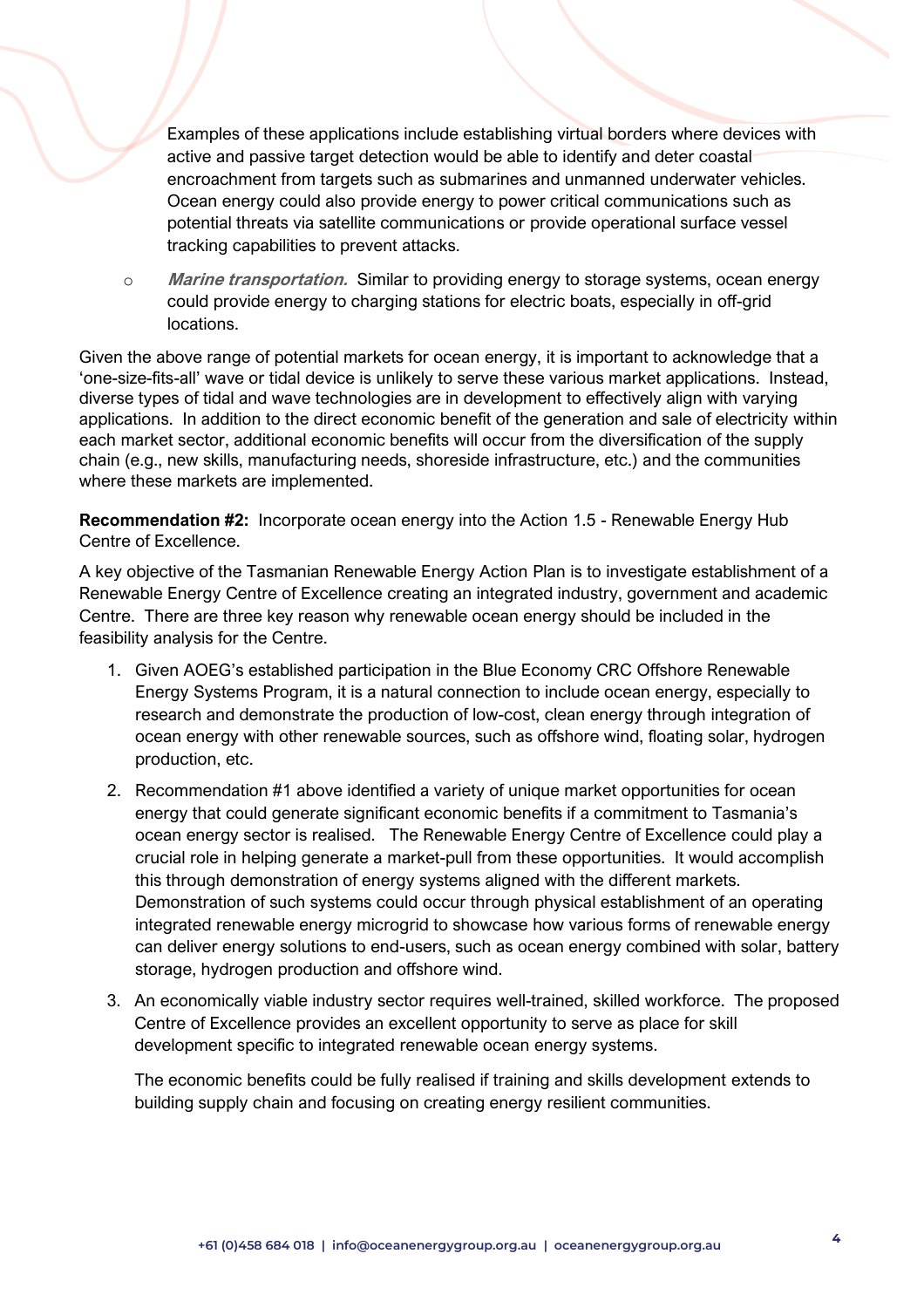### **About the Australian Ocean Energy Group**

The Australian Ocean Energy Group (AOEG) is an Industry-led cluster established to accelerate innovation of ocean energy in Australia as a commercial, low carbon energy source, suitable for multiple industrial and community applications. The growth of this sector will support energy independence, decarbonisation and job creation, both domestically and internationally.

By virtue of being an industry cluster, AOEG operates as a collaborative group of stakeholders. Our members span from research institutions to technology and project developers, as well as a range of service and equipment suppliers and end-user segments. A list of members is provided as Attachment A.

"Co-opetition"<sup>3</sup> is a key value of AOEG. Traditional competitors, such as wave and tidal technology development companies, are working together to innovate new market strategies for commercial development. This cooperative approach returns significant benefits at regional, national, and international levels.

In addition to a national presence, AOEG operates in the international stage as well. The organisation is an active member of two international bodies which enable the transfer of overseas technical knowledge applied to Australian setting. AOEG is alternate delegate to CSIRO in representing Australia on the IEA-Ocean Energy Systems (OES), an international ocean energy technology collaboration with 26 member countries.

In addition, AOEG is a representative to the new  $EL-066$  Marine Energy – Wave, Tidal and other Water Current Converters, which enables Australia to become a full member of the International Electrotechnical Commission for Marine Energy Standards – Technical Committee 114.

Thank you for accepting our submission. Please do not hesitate to contact us should you require any clarification.

Yours sincerely,

Stephanie Thornton



**Enclosed/ Attachment A** – AOEG Consortium Members as of 01 September 2020

**Enclosed/Attachment B** – Letters of support from AOEG members: BMT Commercial, Keith Calvert, Tom Denniss, Wave Swell Energy and UTAS/AMC.

**Enclosed/Attachment C** – Links for Additional Facts and Information About Ocean Energy

<sup>&</sup>lt;sup>3</sup> Co-opetition definition: collaboration between business competitors in the hope of mutually beneficial results.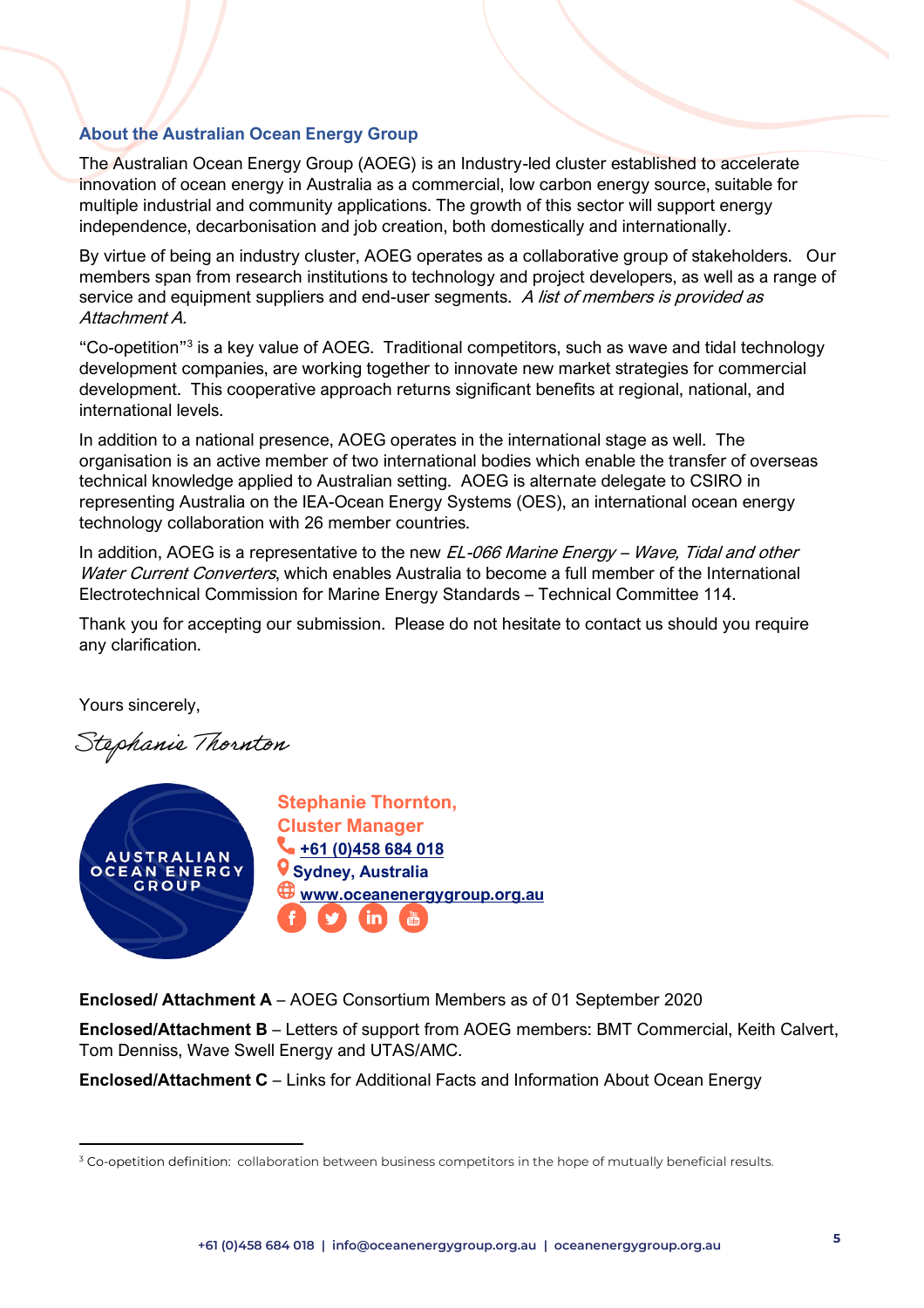## **ATTACHMENT A**

### **AUSTRALIAN OCEAN ENERGY GROUP (AOEG) CONSORTIUM MEMBERS** *as of 01 September 2020*

| <b>Company or</b><br><b>Membership</b>     | <b>Representatives</b>                                                                                                           | <b>Organisation Type</b>                                                          |
|--------------------------------------------|----------------------------------------------------------------------------------------------------------------------------------|-----------------------------------------------------------------------------------|
| Aquatera Asia                              | Gareth Davies, Managing<br>Director &<br>lan Hutchison, Chief<br><b>Operating Officer</b>                                        | Environmental services and<br>products specialising in the ocean<br>energy sector |
| Atratus Renewable<br>Consulting            | Simon Troman, Principal                                                                                                          | <b>Consulting Firm</b>                                                            |
| <b>BMT Commercial</b><br>Australia Pty Ltd | Chris Shearer, Senior<br>Mechanical Engineer and<br>David Rissik, Head of<br>Business Development &<br>Climate Change Adaptation | International design, engineering,<br>science and risk management<br>consultancy. |
| Bombora Wave Energy                        | Sam Leighton, CEO                                                                                                                | Australian wave energy technology<br>developer                                    |
| Carnegie Clean Energy                      | Jonathan Fievez, CEO &<br>Brighid Jay, Business<br>Development Manager                                                           | Wave energy technology developer                                                  |
| Climate-KIC Australia                      | Chris Lee, CEO                                                                                                                   | Climate change knowledge<br>innovation community (NGO)                            |
| CSIRO, Ocean Science<br>Programme          | Mark Hemer                                                                                                                       | Commonwealth Government                                                           |
| Hargreaves International                   | Kylie Hargreaves, Principal                                                                                                      | Consultant - government and policy<br>specialist.                                 |
| Individual                                 | Dan Etherington                                                                                                                  | Agricultural economist                                                            |
| Individual                                 | Darren Powell                                                                                                                    | Managing Director, CoAxe Engine<br>Company                                        |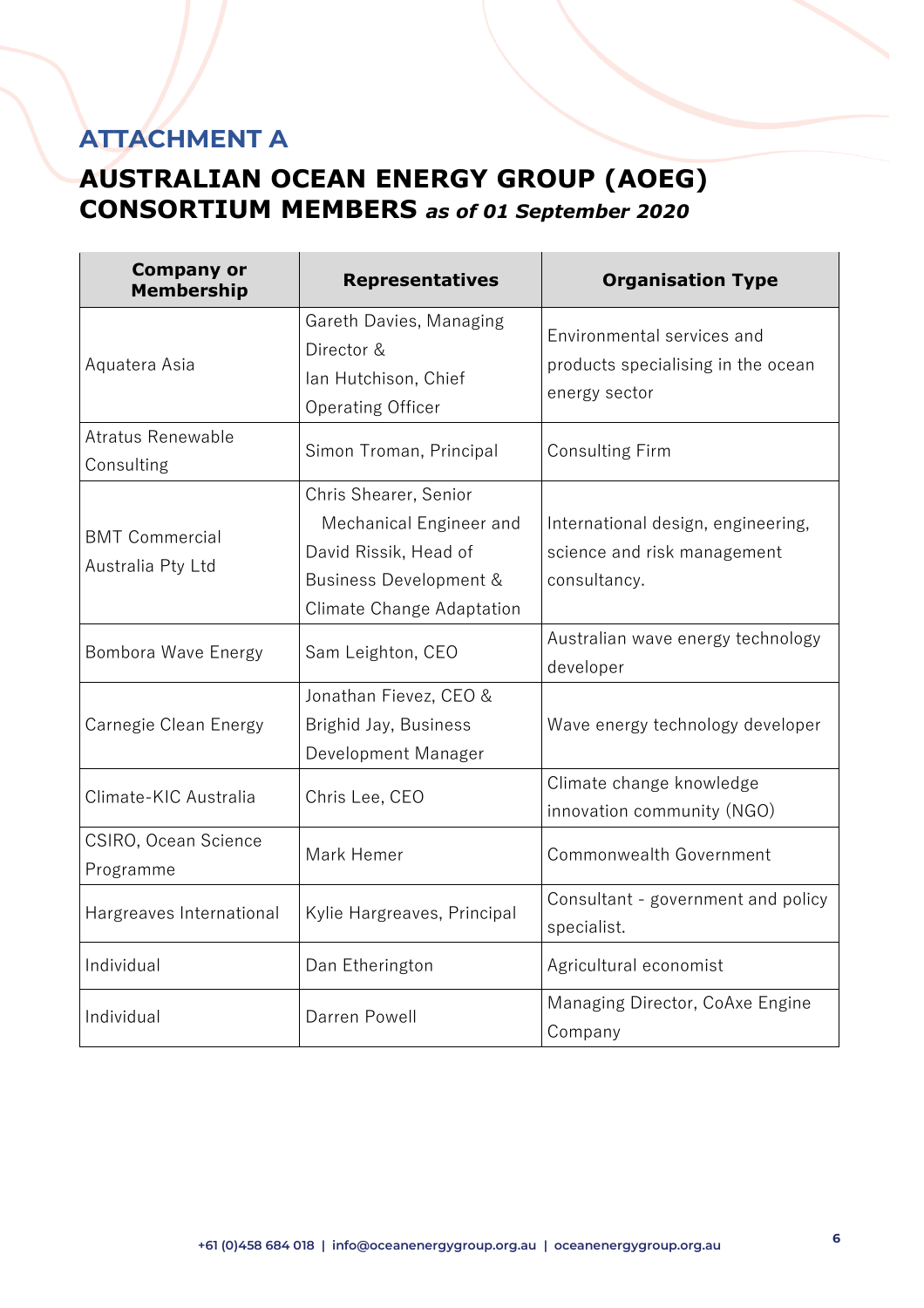| <b>Company or</b><br><b>Membership</b>                         | <b>Representatives</b>                                                                               | <b>Organisation Type</b>                                                                                          |
|----------------------------------------------------------------|------------------------------------------------------------------------------------------------------|-------------------------------------------------------------------------------------------------------------------|
| Individual                                                     | <b>Forbes Peter</b>                                                                                  | Former naval electrical engineering<br>officer providing support for<br>Australia's fleet of Submarines           |
| Individual                                                     | <b>Greg Butler</b>                                                                                   | Ocean energy supporter                                                                                            |
| Individual                                                     | <b>Keith Calvert</b>                                                                                 | Former executive with the Federal<br>Department of Industry, Innovation<br>and Science's SME support<br>programs. |
| <b>INGINE Inc.</b>                                             | Fanny Sauvignon, Program<br>Manager                                                                  | Wave energy technology developer                                                                                  |
| <b>MAKO Tidal Turbines</b>                                     | Douglas Hunt, Managing<br>Director                                                                   | Tidal technology development<br>company                                                                           |
| <b>National Energy</b><br>Resources Australia<br>(NERA)        | Francis Norman                                                                                       | Commonwealth Growth Centre                                                                                        |
| <b>SABELLA SAS</b>                                             | Jean Christophe ALLO,<br>Commercial Director and<br>Marlene Moutel, Business<br>Development Engineer | Tidal technology developer                                                                                        |
| Wave Energy Research<br>Centre (WERC)                          | Wiebke Ebeling, Manager                                                                              | State-supported ocean energy<br>technology research centre                                                        |
| <b>Wave Swell Energy</b>                                       | Tom Denniss, CEO                                                                                     | Wave energy technology developer                                                                                  |
| Wolfe and Co Solutions                                         | Mike Straughton, Director                                                                            | Consultant                                                                                                        |
| University of Adelaide,<br>School of Mechanical<br>Engineering | Ben Cazzolato, Professor and<br>Boyin Ding                                                           | University                                                                                                        |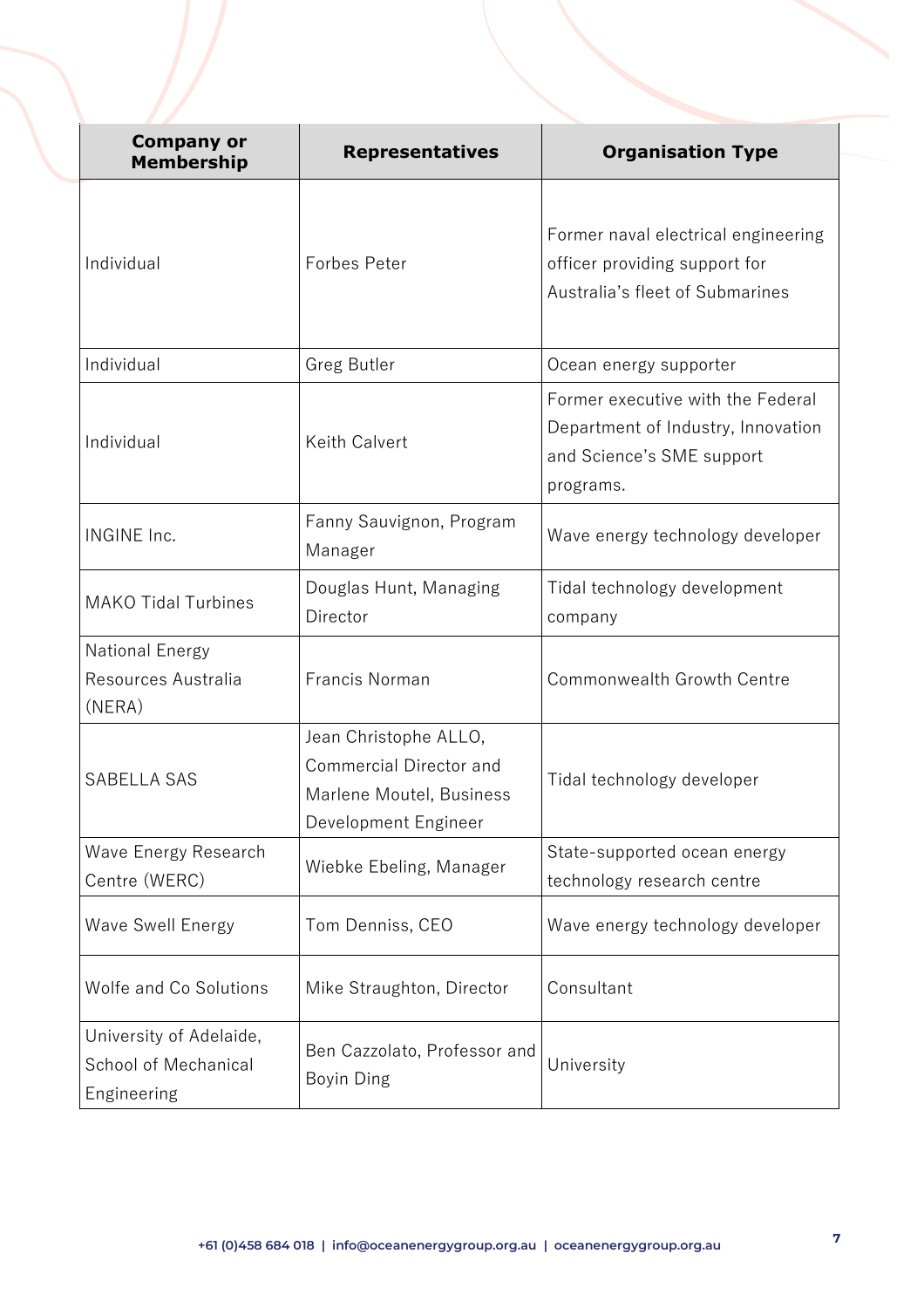| <b>Company or</b><br><b>Membership</b> | <b>Representatives</b>                       | <b>Organisation Type</b> |
|----------------------------------------|----------------------------------------------|--------------------------|
| University of New South                | Francois Flocard, Principal<br>Engineer      | University               |
| Wales (UNSW), Water                    |                                              |                          |
| Research Laboratory                    |                                              |                          |
| University of Queensland,              |                                              |                          |
| School of Civil                        | Remo Cossu, Senior Lecturer   University     |                          |
| Engineering                            |                                              |                          |
| University of Tasmania,                | Jean-Roch Nader,<br>Lecturer/Research Fellow | University               |
| Australian Maritime                    |                                              |                          |
| College                                |                                              |                          |
| University of Western                  | Christophe Gaudin,                           |                          |
| Australia, Offshore                    | <b>Professor and Deputy</b>                  | University               |
| <b>Foundation Systems</b>              | Director                                     |                          |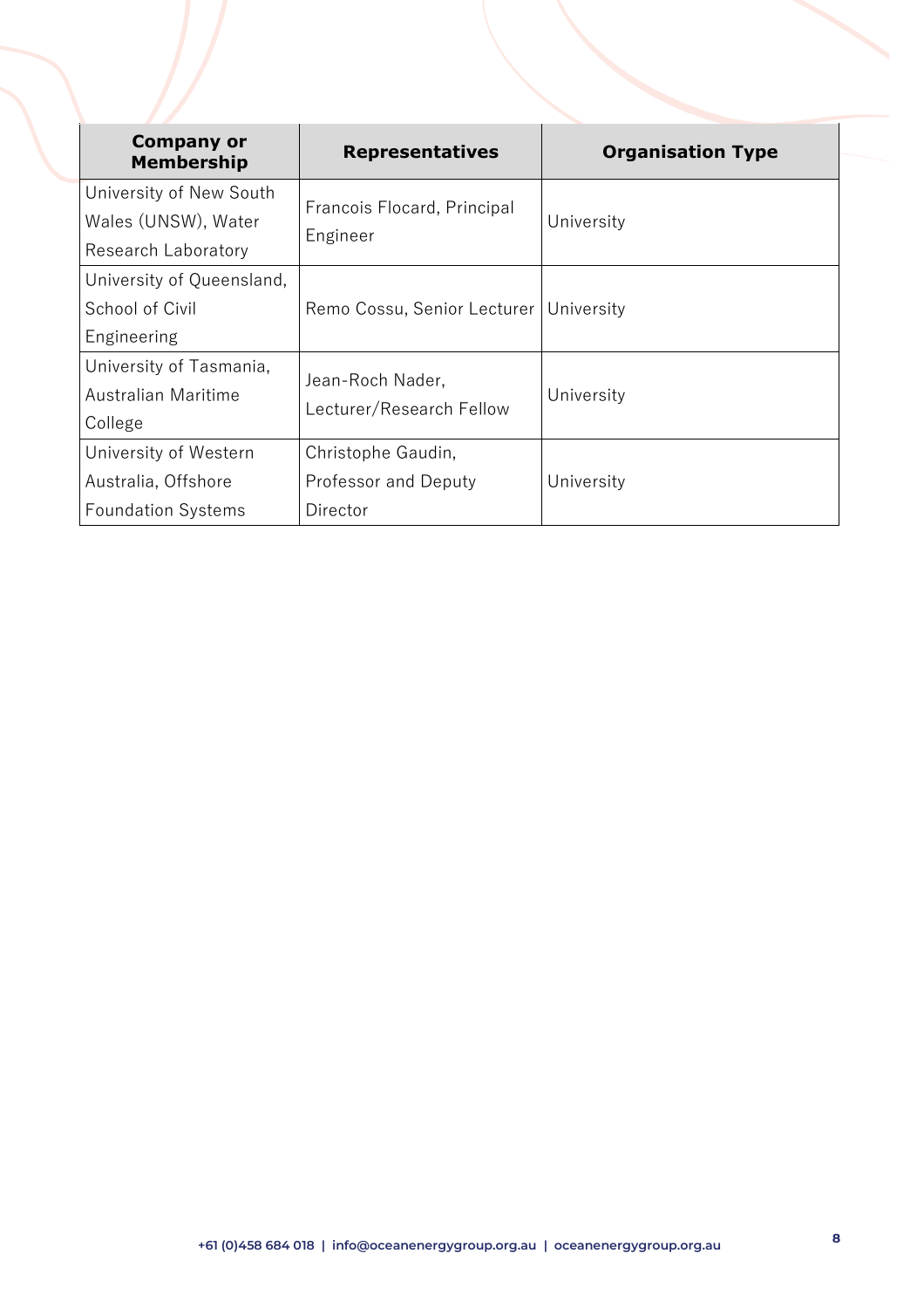# **ATTACHMENT B**

Letters of support from the following AOEG members are included below:

- BMT Commercial
- Keith Calvert
- Wave Swell Energy
- UTAS/AMC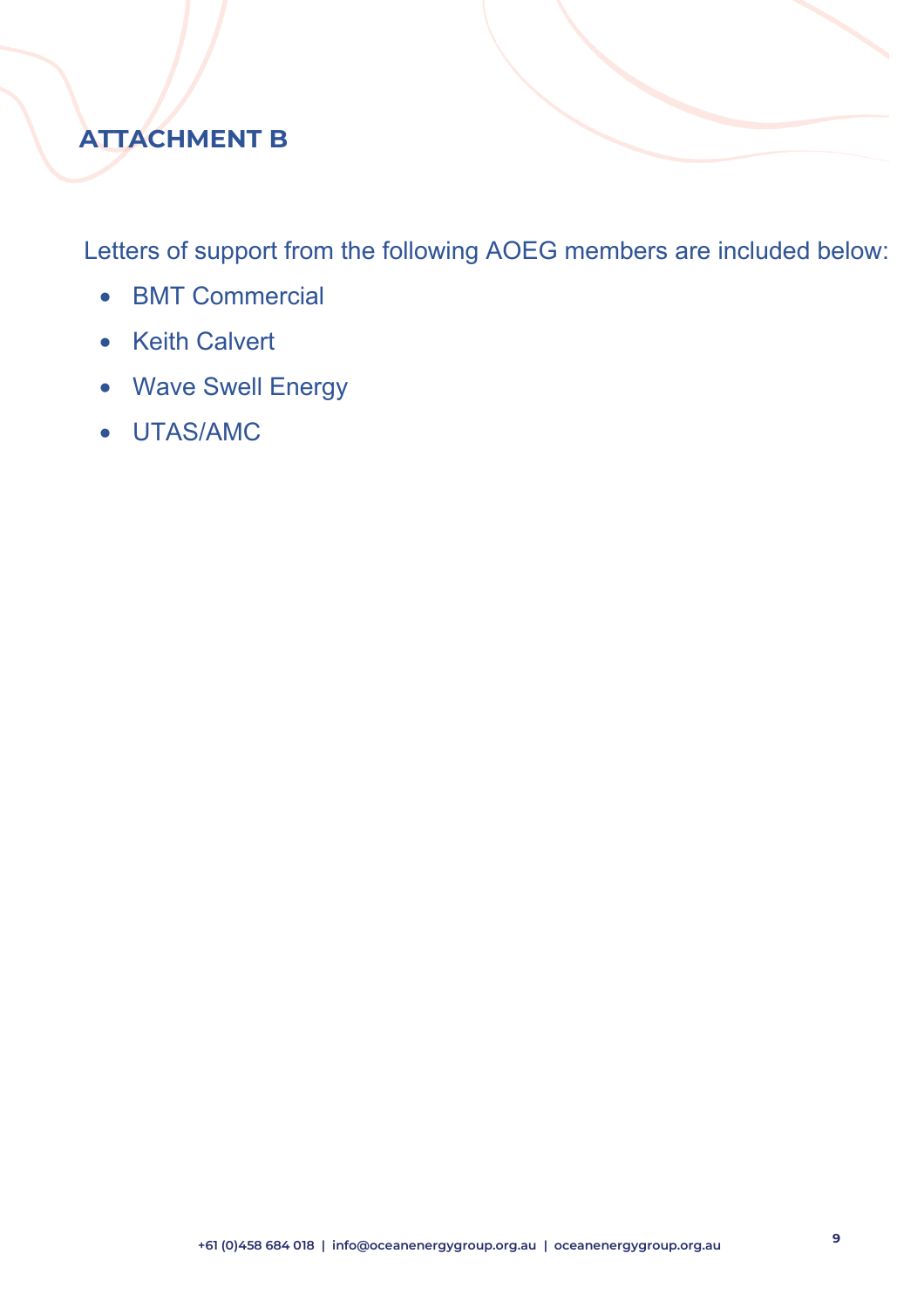

BMT Commercial Australia Pty Ltd Level 5, 99 King Street Melbourne Vic 3000 Australia

Tel: +61 3 8620 6100 ABN 54 010 830 421

Our Ref: : L.405005.001.BMTSupportLetter.docx

[www.bmt.org](http://www.bmt.org/)

27 August 2020

Minister for Energy Tasmania, Australia

Attention: The Hon Guy Barnett MP

To Whom It May Concern,

#### **RE: LETTER IN SUPPORT OF AUSTRALIAN OCEAN ENERGY GROUP (AOEG) RESPONSE TO TASMANIAN RENEWABLE ENERGY ACTION PLAN 2020**

BMT are a leading international design, engineering, science and risk management consultancy with a reputation for engineering excellence. With around 1,500 professionals located in 47 offices in the Americas, Asia, Australia and Europe, we draw upon a wide range of experience and expertise to provide high-quality, high-value products and services.

BMT have strong connections into the Tasmanian economy across a broad range of fields including:

- Key industry participant of the Launceston-based Blue Economy CRC,
- Strong relationships with the University of Tasmania and the Australian Maritime College,
- The Australian Renewable Energy Agency's (ARENA's) technical expert in wave energy including our role in the Wave Swell Energy – King Island project,
- Flood impact assessments across Tasmania,
- Technical experts for insurance related investigations in Tasmania,

BMT endorse AOEG's submission to "The Draft Tasmanian Government Renewable Energy Action Plan 2020" including AOEG's recommendations.

BMT supports the draft Renewable Energy Action Plan and applaud Tasmania's proactive efforts to establish an achievable renewable energy target.

Yours Faithfully **BMT** 

**Chris Shearer Senior Mechanical Engineer** Web: [www.bmt.org](https://protect-eu.mimecast.com/s/vk-dCy9r6fDLWNUZLkMr?domain=bmt.org)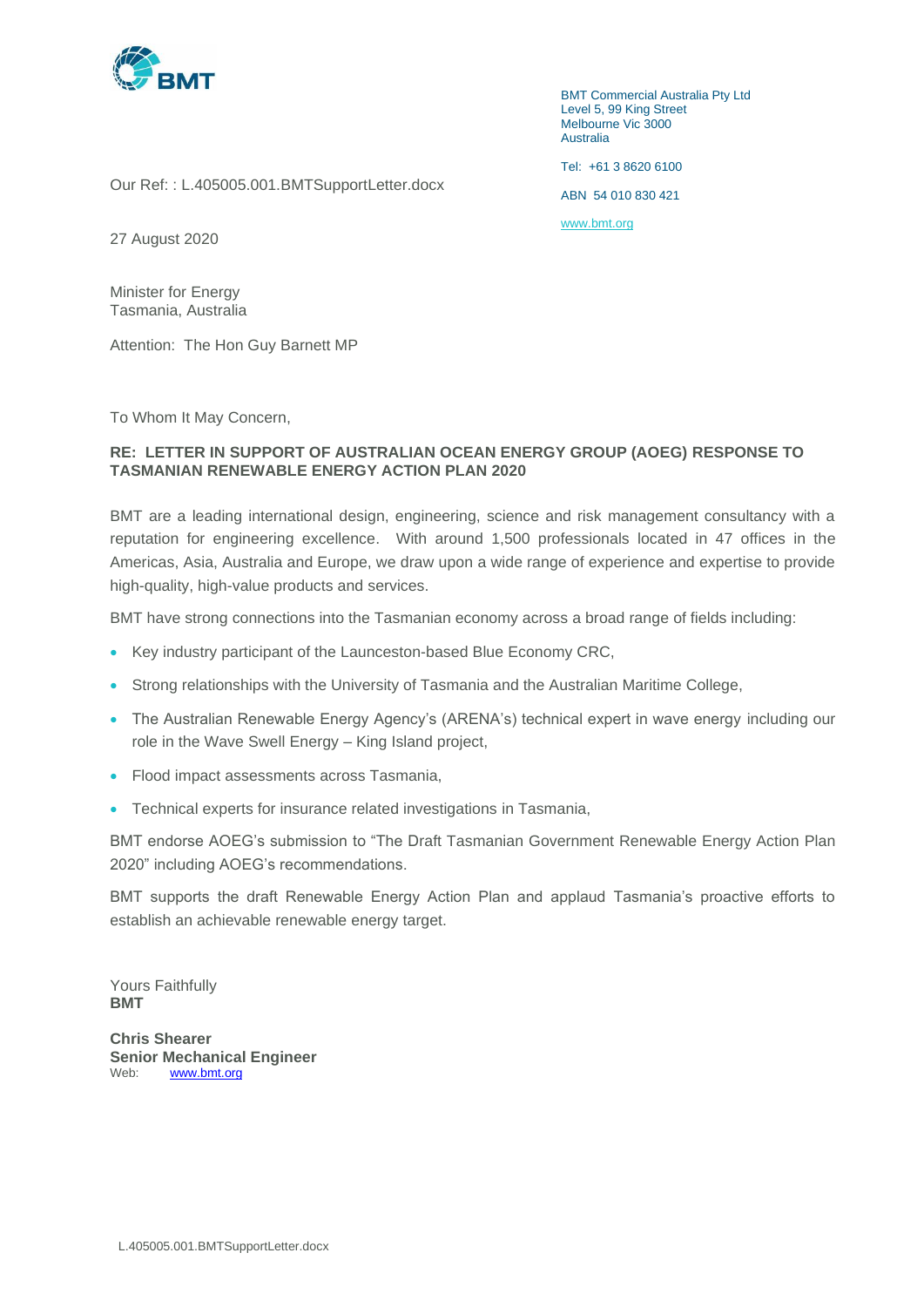

e: keithcalvert73@gmail.com p: 0420 961 125

3 September 2020 The Honourable Guy Barnett MP MInister for Energy Level 5, 4 Salamanca Place HOBART TASMANIA 7000

Dear Minister Barnett,

I commend you and your Department for the development of the **Tasmanian Renewable Energy Plan 2020** at a truly exciting time for the sector.

I am writing to express my support for the Australian Ocean Energy Group's (AOEG) response to the plan. As a member of AOEG, I am increasingly seeing Australian Ocean Energy technologies becoming a competitive option in areas like remote, offgrid or fringe of grid coastal communities, Aquaculture and renewable hydrogen production. These are all highly relevant potential applications for Ocean Energy in Tasmania, together with others identified in AOEG's submission.

The manufacturing of the Waveswell UniWave200 technology at Kings Wharf in Launceston and iminent commissioning in Grassy Harbour, King Island is an exciting development and validates the potential for Ocean Energy to be a realistic player in the Tasmanian Renewable Energy sector.

Given the Island State's tremendous Ocean Energy resources, it is entirely logical that Ocean Energy should be included in the Tasmanian Renewable Energy Plan 2020, and as such I fully support both the recommendations made in AOEG's submission.

Sincerely yours,

 $\sqrt{u - h - 1}$  -

Keith Calvert

8 Hornsey Avenue East Launceston Tasmania 7250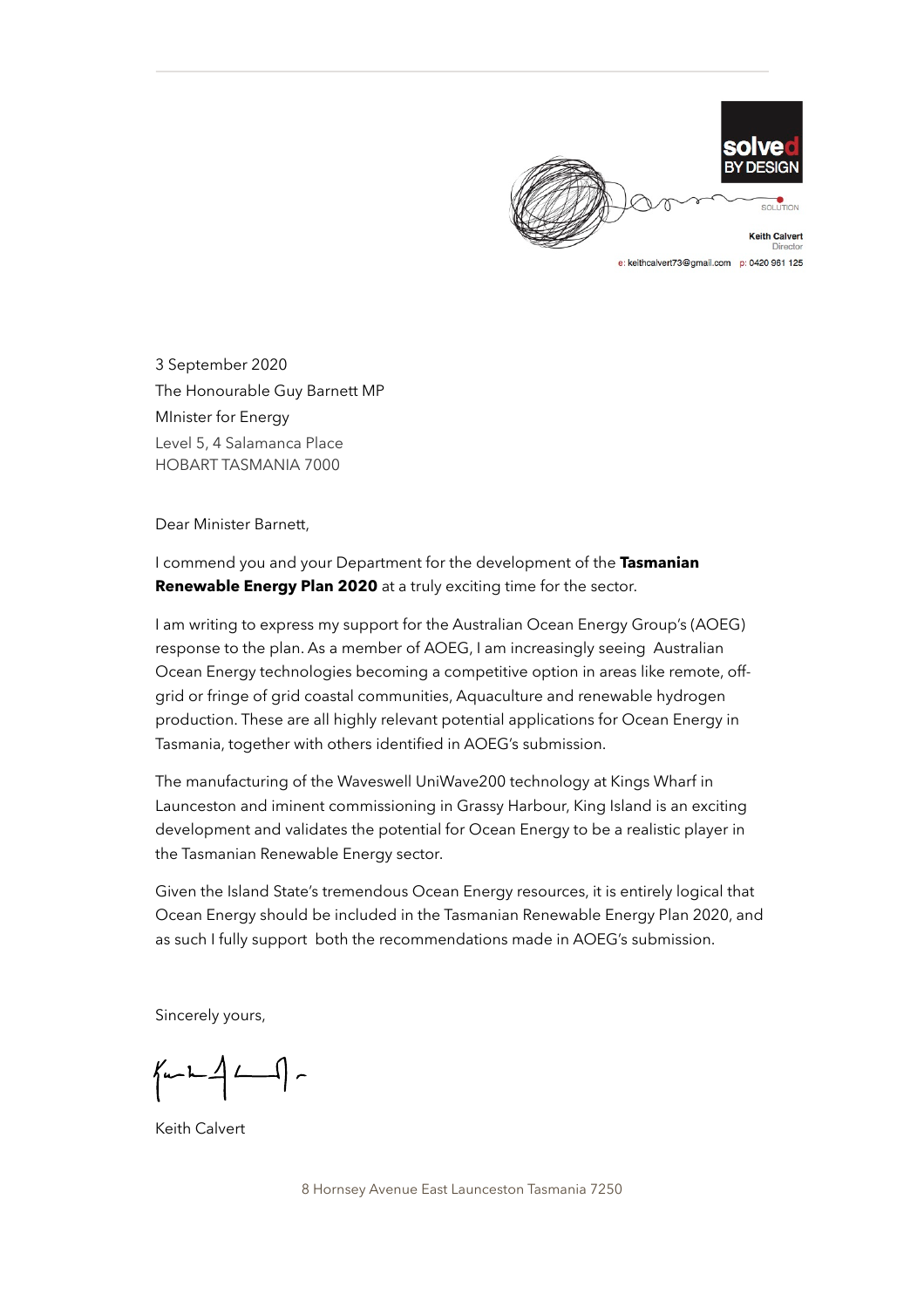

**WSE Operations Pty Ltd** ACN 607 418 922 50 Camberwell Road, Hawthorn East, VIC, 3123 [www.waveswellenergy.com.au](http://www.waveswellenergy.com.au/)

#### **Subject: Letter of Support to AOEG in regard to the Tasmanian Renewable Action Plan**

Dear Stephanie Thornton,

On behalf of Wave Swell Energy Ltd (WSE), please accept this Letter of Support in regard to the Tasmanian Renewable Action Plan.

WSE is an innovative Australian renewable energy technology development company, founded in October 2016. The company has developed a cost-effective means to convert the energy in ocean waves into electricity.

WSE is currently developing a world first project utilising its unique unidirectional Oscillating Water Column (OWC) technology at King Island, Tasmania. Much of the pre-development research related to the King Island project has been conducted in collaboration with the University of Tasmania's Australian Maritime College at its Launceston campus. The King Island project is expected to be operational early in 2021.

The unit build is 90% complete. The project commenced at the Southern Marine Shiplift in September 2019 at Launceston. Since February 2020, construction of the super structure of the unit, which houses the turbine/generator, is being assembled at Bell Bay Port. This is a major undertaking involving many stakeholders including in excess of 30 Tasmanian based groups who are involved with the project. We are very grateful for the collaborative involvement, access to specialised skillsets, and the quality of work achieved.

The WSE technology has several applications in addition to conventional energy generation. These applications include the displacement of diesel-based electricity generation in remote island locations, the production of hydrogen, the production of desalinated water, and acting as a form of protection against coastal erosion. The WSE technology is expected to ultimately play an important role in Australia and the world's efforts to combat climate change.

WSE strongly supports the development of ocean energy solutions for the decarbonisation of electricity generation. While wave energy holds great promise in many parts of the world, Tasmanian waters, in particular, exhibit a great resource in terms of wave energy density – one that WSE has a keen interest in exploiting via projects subsequent to that at King Island.

WSE endorses AOEG's efforts to effectively accelerate the uptake of ocean energy in Australia, including in Tasmania. The ocean energy sector has the potential to materially benefit Tasmania in terms of energy independence, decarbonisation of the electricity sector, and job creation.

Kind regards,

Dr Tom Denniss Executive Chair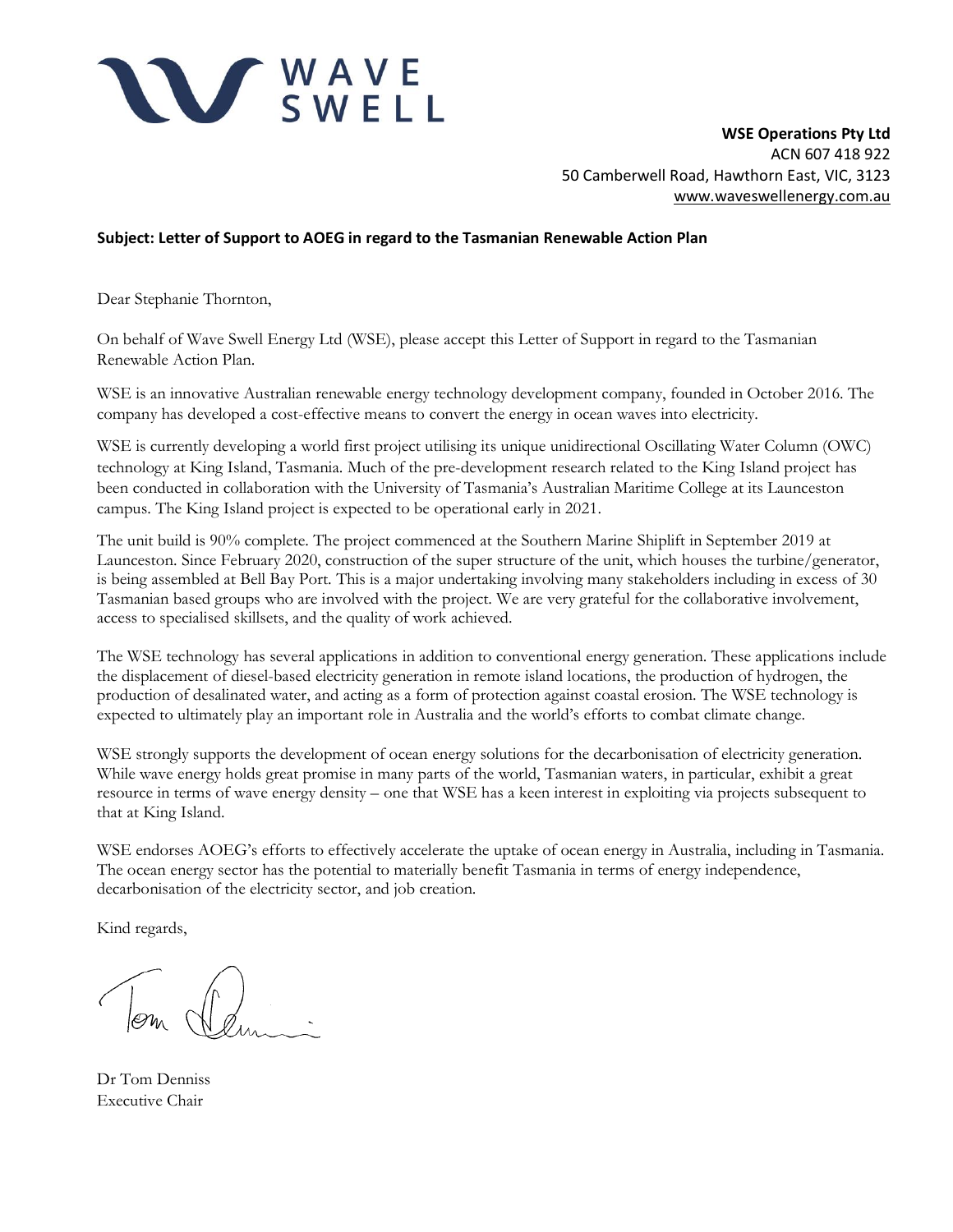



31/08/2020

To the Department of State Growth, Tasmanian Government,

As the Lead of the Marine Renewable Energy Research Precinct at the Australian Maritime College (AMC), University of Tasmania (Utas) and active member of the Australian Ocean Energy Group (AOEG), I fully support AOEG's response to the Tasmanian Renewable Energy Action Plan 2020.

Indeed, Tasmania is home to one the best ocean energy resource in the world and has the capacity and opportunity of becoming a worldwide leader in its development. The applicability of ocean energy is broad. Systems can be deployed in large arrays or farm and feed the grid with highly predictable electricity and/or be directly linked to the production of renewable hydrogen. Smaller units can be applied to off-grid applications such as Waveswell's wave energy convertor in King Island. Furthermore, different systems can also be easily applied to cover the energy requirement for offshore aquaculture (such as the plan presenting in the Blue Economy CRC) and other coastal and offshore infrastructures (communication, monitoring, data centres, port and harbours, defence, marine transportation, etc.).

In my experience, while testing one of Mako Turbine tidal stream turbine in the Tamar river, is that we had a remarkable positive response and support from the community wanting us to power the Auld Kirk West Tamar Presbyterian Church straight away!

I fully support AOEG's recommendation for asking to include a commitment in accelerating the development of Tasmania's renewable ocean energy sector and to include Ocean Energy in the Renewable Energy Hub Centre of Excellence. Not only will the development of the sector lead to economic benefit and continue to elevate the Tasmanian Brand but UTas and AMC has the ability to develop in-house training to develop some of the key skills necessary for this transformation.

Please do not hesitate to contact me if you would like to discuss further.

Yours sincerely,

Dr. Jean-Roch Nader